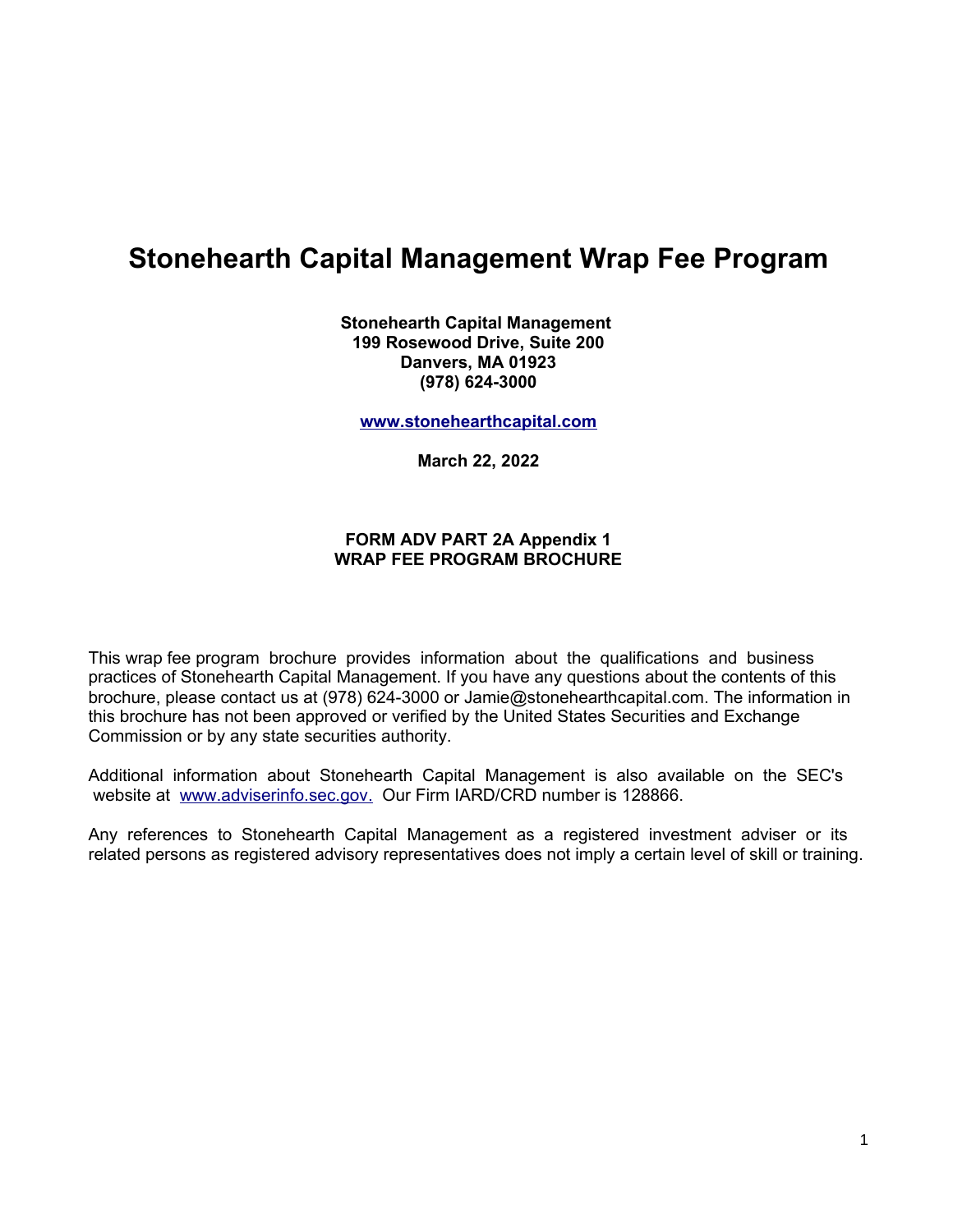# **Item 2 Summary of Material Changes**

This section identifies specific material changes that were made to the Stonehearth Capital Management Wrap Fee Program Brochure since the last annual update and provides you with a summary of such changes.

The Advisor's last annual update occured on February 25, 2021. We have no material changes to report to our wrap fee program brochure since that filing.

A copy of our updated Wrap Fee Program Brochure is available to you free of charge and may be requested by contacting us at (978) 624-3000 or Jamie@stonehearthcapital.com.

Additional information about SCM is also available via the SEC's website [www.adviserinfo.sec.gov.](http://www.adviserinfo.sec.gov/) The IARD number for SCM is 128866. The SEC's web site also provides information about any persons affiliated with SCM who are registered, or are required to be registered, as Advisory Representatives of SCM.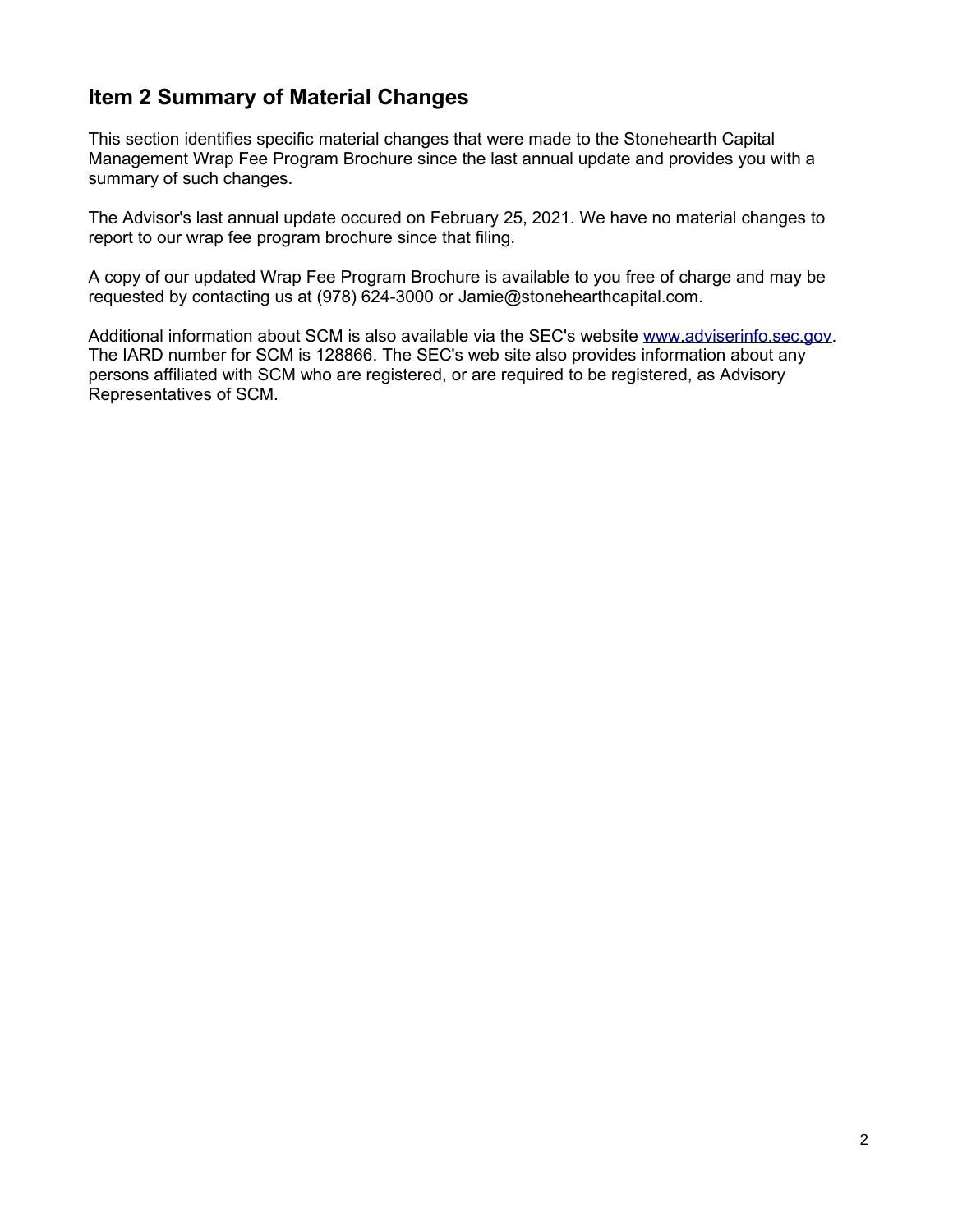# **Item 3 Table of Contents**

| Item 1 Cover Page                                        | Page 1  |
|----------------------------------------------------------|---------|
| Item 2 Summary of Material Changes                       | Page 2  |
| Item 3 Table of Contents                                 | Page 3  |
| Item 4 Services, Fees, and Compensation                  | Page 4  |
| Item 5 Account Requirements and Types of Investors       | Page 7  |
| Item 6 Portfolio Manager Selection and Evaluation        | Page 8  |
| Item 7 Client Information Provided to Portfolio Managers | Page 11 |
| Item 8 Client Contact with Portfolio Managers            | Page 12 |
| Item 9 Additional Information                            | Page 12 |
| Item 10 Requirements for State-Registered Advisers       | Page 15 |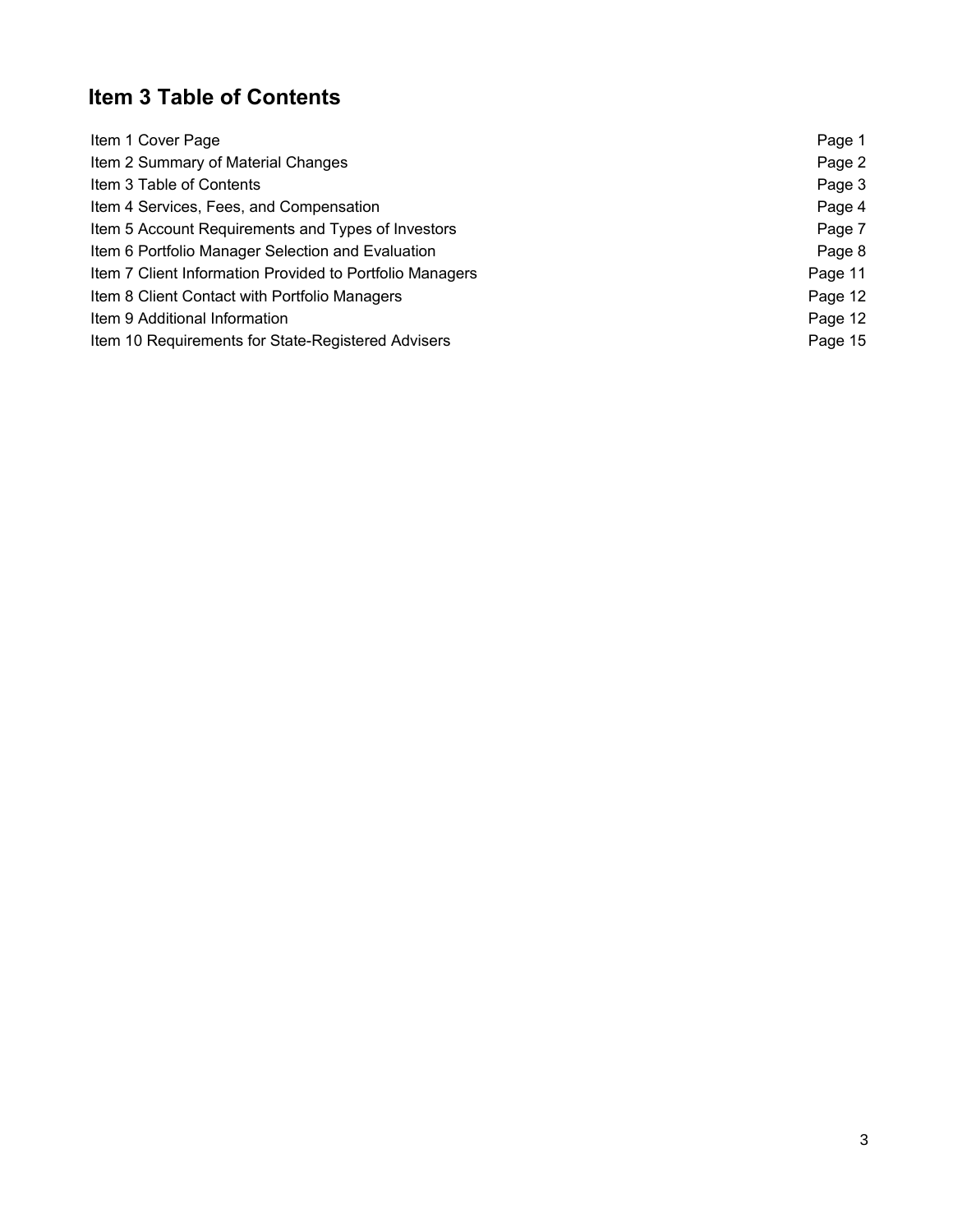# **Item 4 Services, Fees, and Compensation**

Stonehearth Capital Management ("SCM"/"Advisor") is an investment advisory firm that sponsors a wrap fee program and provides portfolio management services under the wrap fee program. Clients electing to participate in a wrap fee program will receive portfolio management services and execution of securities transactions for a single fee.

The Advisor has entered into a relationship to offer the Client brokerage and custodial services through TD Ameritrade Institutional, a division of TD Ameritrade, Inc. ("TD Ameritrade"). There is no affiliation between the Advisor and TD Ameritrade. Clients with an account at TD Ameritrade may participate in a wrap fee program.

Under a wrap fee program, the Client will not pay any ticket charges or account maintenance fees on accounts held in custody with TD Ameritrade. All such fees and expenses will be borne by the Advisor. Clients participating in our wrap fee program with assets managed by the Advisor but not custodied at TD Ameritrade (i.e., outside accounts), will be subject to such fees if assessed.

The Advisor and Advisory Representatives of the Advisor may receive a portion of the wrap fee for providing advisory services.

The Advisor manages four strategies, each of which has its own requirements to qualify for the SCM Wrap Fee Program. The four strategies include:

- Diversified Portfolio
- Diversified CarbonLITE Portfolio
- Diversified NTF ETF-Only Portfolio
- U.S. Stock Portfolio

Wrap Fee Program Qualifications:

• Have \$1,000,000 (cash or securities) or more of assets on which the Advisor or its Advisory Representatives receive any form of compensation, AND maintain an account at TD Ameritrade.

The \$1,000,000 of assets can be comprised of accounts held at TD Ameritrade along with other financial institutions ("outside accounts") such as mutual fund companies, 529 college savings plan providers, variable annuity companies, retirement plan providers and private and public partnerships. These assets must be managed by the Advisor and the Advisor must receive (or have received) some form of compensation to qualify towards the minimum threshold.

The Advisor will monitor the Client's account values at least quarterly, and maybe more frequently, for continued eligibility in our wrap fee program. Should the Client's account values fall below \$800,000, the Client will no longer be eligible to participate in the wrap fee program. The Client's account will be reassigned a new account number under our non-wrap fee investment management program. This means that the Advisor will no longer pay for ticket charges or account maintenance fees on the Client's accounts held in custody with TD Ameritrade. Under certain circumstances, the Advisor may permit exceptions to the qualification requirements for the wrap fee program. Further information on the non-wrap fee investment management program is available in the Stonehearth Capital Management Brochure (Form ADV Part 2A).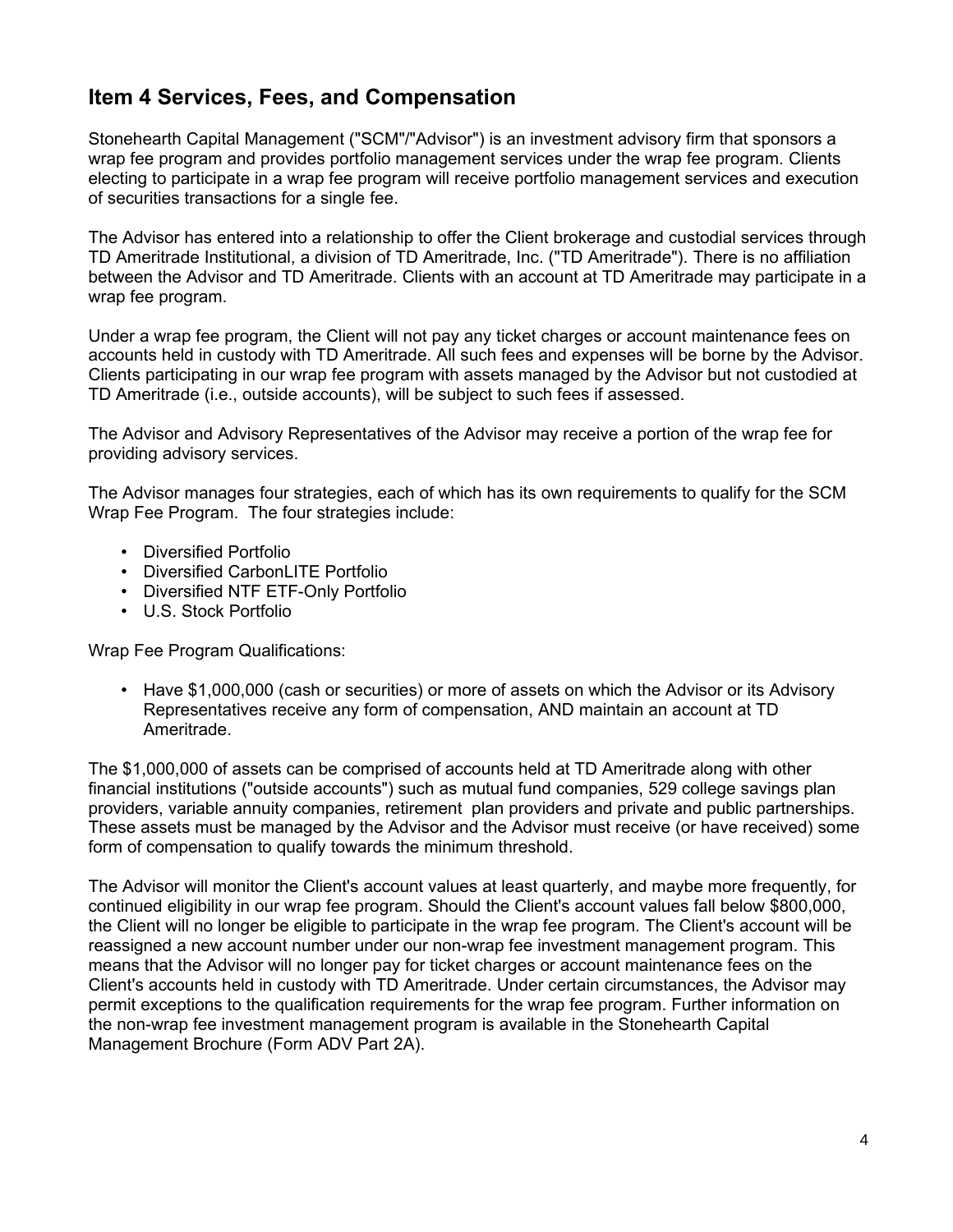The Advisor offers portfolio review and investment management services on a discretionary basis. Discretionary trading authorization permits the Advisory Representative to make buys, sells and exchanges within the account as the Advisory Representative deems appropriate without contacting the Client prior to execution. The Client will need to execute a limited power of attorney granting discretionary trading authorization to Stonehearth Capital Management and the Client's Advisory Representative. The Advisor will manage the account exercising discretionary authority on the securities to be purchased and sold and the timing of such transactions. With the exception of the authorized payment of the Advisor's advisory fees, the Advisor will not have the authorization to withdraw Clients' securities or funds.

Advisory Representatives will gather information on the Client's financial history, goals, objectives and financial concerns and assist the Client in developing an Investment Policy Statement which specifies the Client's investment objectives, goals, and an asset allocation strategy. The Client(s) will establish an account with TD Ameritrade and deposit cash, cash equivalents and securities, and engage an Advisory Representative to manage the Account. Based on the Client's investment objectives, risk tolerance and financial situation, the Client's Advisory Representative will provide investment management services on a continuous and ongoing basis consistent with the Client's Investment Policy Statement.

#### **Payment Schedule**

The annual fee for the wrap fee program is based on a percentage of assets under management, according to the schedule below. Fees are negotiable under certain circumstances (e.g., friends, family members, and employees of the Advisor) and are subject to change. Fees are not based on a share of capital gains upon or capital appreciation of the funds or any portion of the funds.

Advisory fees will be charged quarterly in advance based on the market value of the account assets as of the close of business on the last day of the preceding quarter.

If the management of an Account commences at any time other than the beginning of a calendar quarter, the initial quarterly fee shall be charged in arrears. The initial quarterly fee will be based on the initial account balance and will be pro-rated based on the number of days during the quarter when the agreement was in effect.

| <b>Account Size</b>    | <b>Annual Fee</b> |
|------------------------|-------------------|
| <b>First \$250,000</b> | 1.25%             |
| Next \$750,000         | 1.00%             |
| Next \$2,000,000       | 0.75%             |
| Next \$2,000,000       | 0.50%             |
| Ongoing                | 0.25%             |

Advisory fees for the wrap fee program are in accordance with the following fee schedule:

The Advisor may change the above fee schedule upon 30-days prior written notice to the Client.

Advisory fees are based on the aggregate value of all managed accounts within the established household. The value of the portfolio will include, but is not limited to, assets under the management of the Advisor held at TD Ameritrade, as well as those assets under the Advisor's management held at other financial institutions (outside accounts) such as mutual fund companies, 529 college savings plan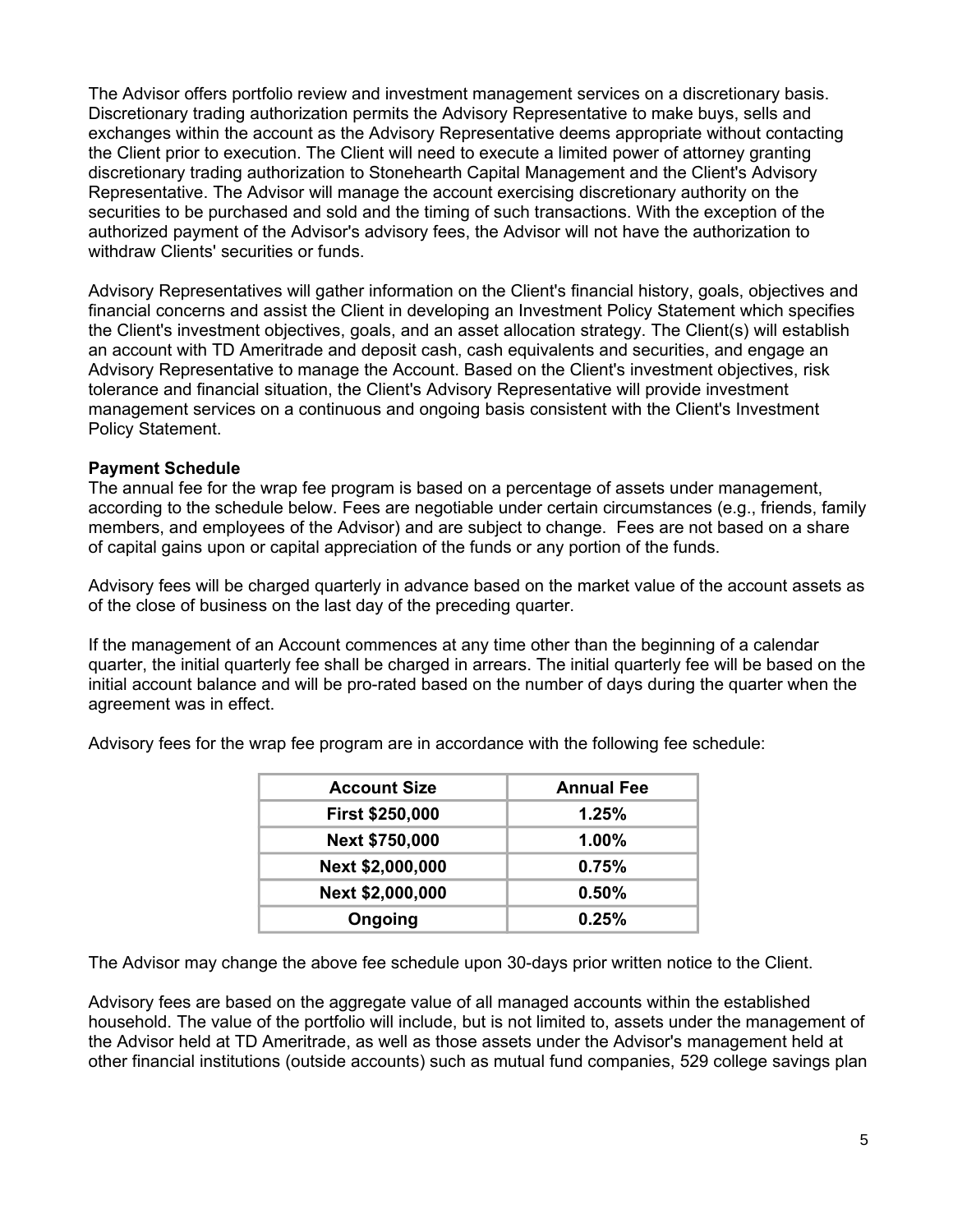providers, variable annuity companies, retirement plans providers and private and public partnerships. Further information on non-wrap fee investment management services is available in the Stonehearth Capital Management Brochure (Form ADV Part 2A).

Depending upon the circumstances, the Advisor may combine Client accounts from one household with Client accounts from other households to aggregate account values for fee calculations. The annual fee may then be based on an aggregate value of all accounts within the combined households.

If the Client participates in a wrap fee program, advisory fees will be deducted directly from the Client's account(s) with TD Ameritrade, provided the Client has given the Advisor written authorization. The Client will be provided with an account statement reflecting the deduction of the advisory fee. If the account does not contain sufficient funds to pay advisory fees, the Advisor has limited authority to sell or redeem securities in sufficient amounts to pay advisory fees. The Client may reimburse the account for advisory fees paid to the Advisor, except for ERISA and IRA accounts.

Transactions in the Client's account, account reallocations and rebalancing may trigger a taxable event, with the exception of retirement accounts (e.g., IRA or Roth).

A portion of the wrap fee may be paid to the following parties:

- The Client's Advisory Representative,
- Advisor, and
- TD Ameritrade for brokerage and custodial services.

If the wrap fee account is opened with securities previously purchased through the Advisor's Advisory Representative, the Advisory Representative may have already receive commissions on the purchase.

In addition to the Advisor's advisory fee, the Client should also be aware that the products we utilize within the Client's portfolio will also charge fees (i.e., mutual fund expense ratios). Such fees are not shared with the Advisor and are compensation to the fund managers.

The Advisor will utilize exchange traded funds (ETF) and open-ended mutual funds including no-load and load waived. While certain products may pay 12b-1 fees, the Advisor will not receive these fees. Where applicable and for those accounts under its custody, TD Ameritrade will retain the 12b-1 fees.

Depending on the level of the wrap program fee being charged to the Client and the amount of portfolio activity in the Client's account, the cost of a wrap fee program may be more or less than if the Client obtained services separately or paid commissions or paid for execution services. A wrap fee account, as compared with a traditional commission based account or a fee-based account where the Client pays transaction charges, may be more costly to the Client, particularly during periods when trading activity is lower. Therefore, this may result in a higher annual cost than if transactional costs and investment advice were segregated. During periods when trading activity is heavier, such as when the account is first opened, wrap fee accounts may result in lower costs.

Under the wrap fee program, the Advisor will pay transaction and execution charges in an Client's account held at TD Ameritrade. As such, there is a disincentive for Advisory Representatives to affect trades in these accounts held at TD Ameritrade.

Compensation received from a wrap fee program may be higher or lower than the compensation received should the Client have selected another advisory program or paid for brokerage and advisory services separately. Therefore, the Client's Advisory Representative may have a financial incentive to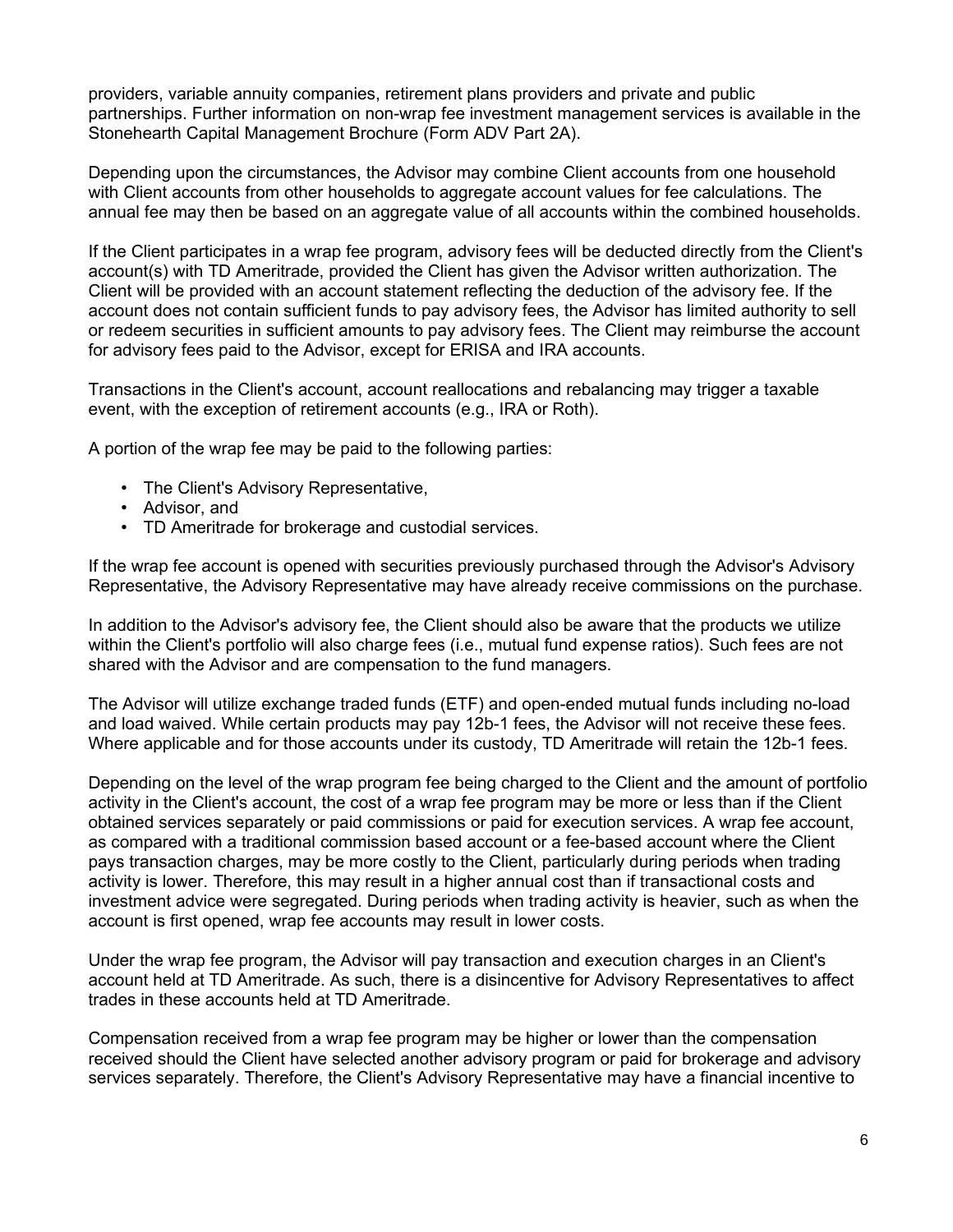recommend the wrap fee program over other programs or services. Such a practice presents a conflict of interest and gives the Advisor and the Advisory Representatives incentive to recommend investment products based on the compensation received rather than the Client's needs.

# **Termination Schedule**

The Client may terminate investment advisory services obtained from the Advisor, without penalty, upon written notice within five (5) business days after entering into the advisory agreement with the Advisor. The Client will be responsible for any fees and charges incurred from third parties as a result of maintaining the account such as transaction fees for any securities transactions executed and account maintenance or custodial fees. Thereafter, the Client may terminate investment advisory services with written notice to the Advisor. Should the Client terminate investment advisory services during the quarter, the Client will be issued a pro-rated refund of the prepaid advisory fee from the date of termination to the end of the three-month billing period.

# **Item 5 Account Requirements and Types of Investors**

The Advisor's services are geared toward individuals and their families including high net worth individuals, trusts, estates, as well as corporations and other business entities.

The Advisor manages four strategies, each of which has its own requirements to qualify for the SCM Wrap Fee Program. The four strategies include:

- Diversified Portfolio
- Diversified CarbonLITE Portfolio
- Diversified NTF ETF-Only Portfolio
- U.S. Stock Portfolio

Wrap Fee Program Qualifications:

- Have \$1,000,000 (cash or securities) or more of assets on which the Advisor or its Advisory Representatives receive any form of compensation, AND
- Maintain an account at TD Ameritrade.

The \$1,000,000 of assets can be comprised of accounts held at TD Ameritrade along with other financial institutions ("outside accounts") such as mutual fund companies, 529 college savings plan providers, variable annuity companies, retirement plans providers and private and public partnerships. These assets must be managed by the Advisor and the Advisor must receive (or have received) some form of compensation to qualify towards the minimum threshold.

The Advisor will monitor the Client's account values at least quarterly, and maybe more frequently, for continued eligibility in the Advisor's wrap fee program. Should the Client's account values fall below \$800,000, the Client(s) may no longer be eligible to participate in the wrap fee program. This means that the Advisor will no longer pay for ticket charges or account maintenance fees on the Client's accounts held in custody with TD Ameritrade. Under certain circumstances, the Advisor may permit exceptions to the account minimum threshold.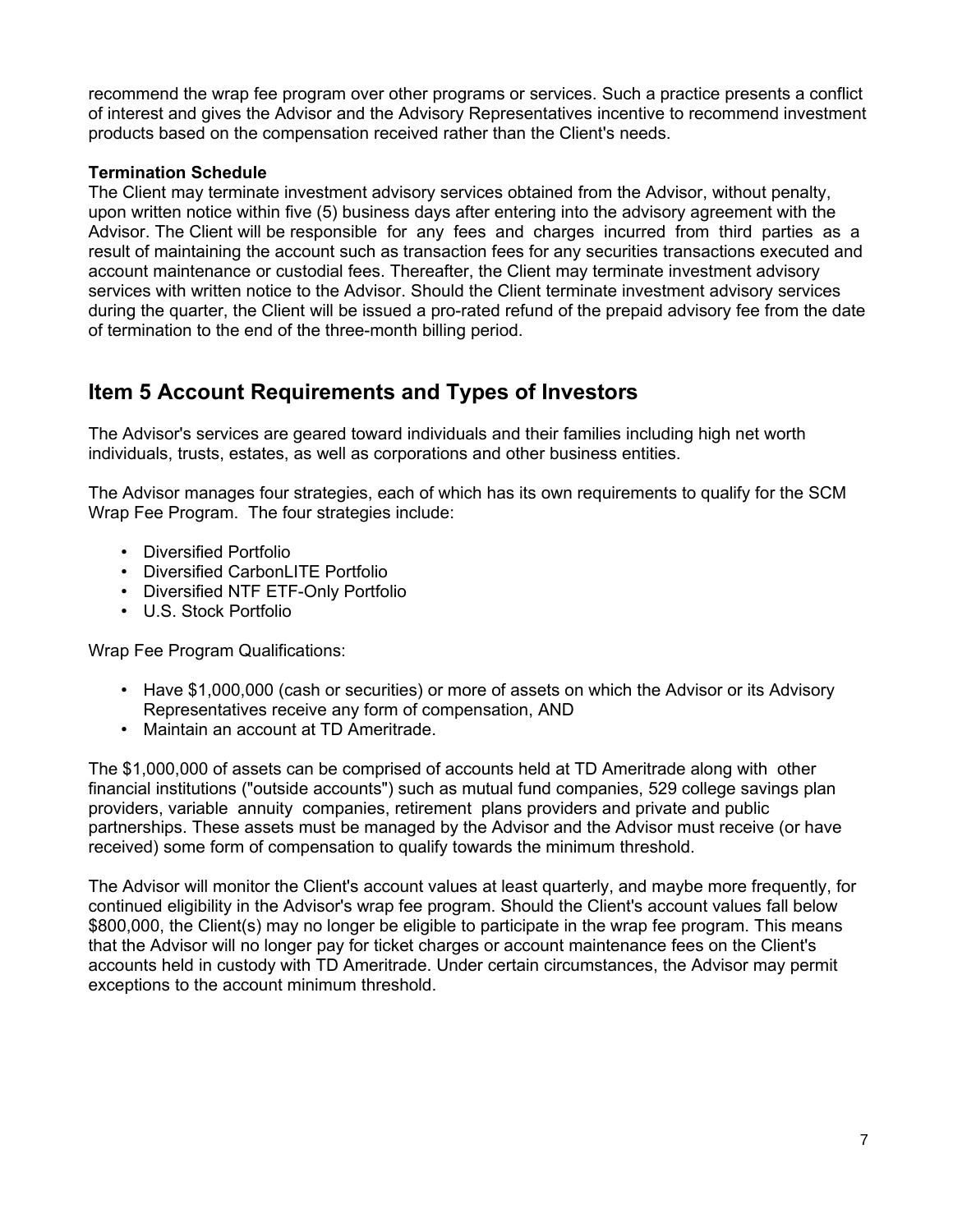# **Item 6 Portfolio Manager Selection and Evaluation**

# **Selection and Review of Portfolio Managers**

The Stonehearth Capital Management wrap fee program is proprietary to the Advisor. The Advisor manages all assets in the Program and does not offer access to other third-party portfolio managers through the Program.

# **Advisory Services Offered**

In addition to offering investment management services through the Wrap Fee Program, the Advisor also offers investment management services through its traditional investment management program, as well as financial planning and retirement planning services. The Advisor will provide investment management services on assets under custody with TD Ameritrade, or on assets held at other financial institutions (outside accounts). A description of all programs and services offered by the Advisor is more fully disclosed in the Advisor's Disclosure Brochure.

Under the wrap fee program, the Client will not pay any ticket charges or account maintenance fees on accounts held in custody with TD Ameritrade. All such fees and expenses will be borne by the Advisor. The Advisor and Advisory Representatives of the Advisor may receive a portion of the wrap fee for providing advisory services.

The Advisor will provide investment management services on the Client's assets held at other financial institutions (outside of TD Ameritrade) provided the Advisor is listed on the account with limited trading authorization to allow the Advisor to place trades on the Client's behalf. While the value of these outside accounts may be combined with the value of the Client's TD Ameritrade account(s), to qualify for the Advisor's wrap fee program, any fees charged at these other financial institutions will be the Client's responsibility.

Accounts held outside of TD Ameritrade (i.e., outside accounts) may not lend themselves to continuous and ongoing management of the assets within the account due to trading restrictions and limitations. In these instances, the Advisor will provide asset allocation and periodic monitoring services. Because of these restrictions, the Advisor tries to utilize products/procedures that do not require rebalancing trades such as: age-based funds, target date funds, asset allocation funds or automatic rebalancing options offered by the outside account custodian.

The Advisor will manage a Client's account based on the individual needs and goals of the Client. The Client may impose restrictions on investing in certain securities or types of securities. The Client's Advisory Representative will gather information on the Client's financial history, goals, objectives, and financial concerns and assist the Client in developing an asset allocation strategy. All information gathered from the Client is confidential.

The Advisor does not charge performance-based fees.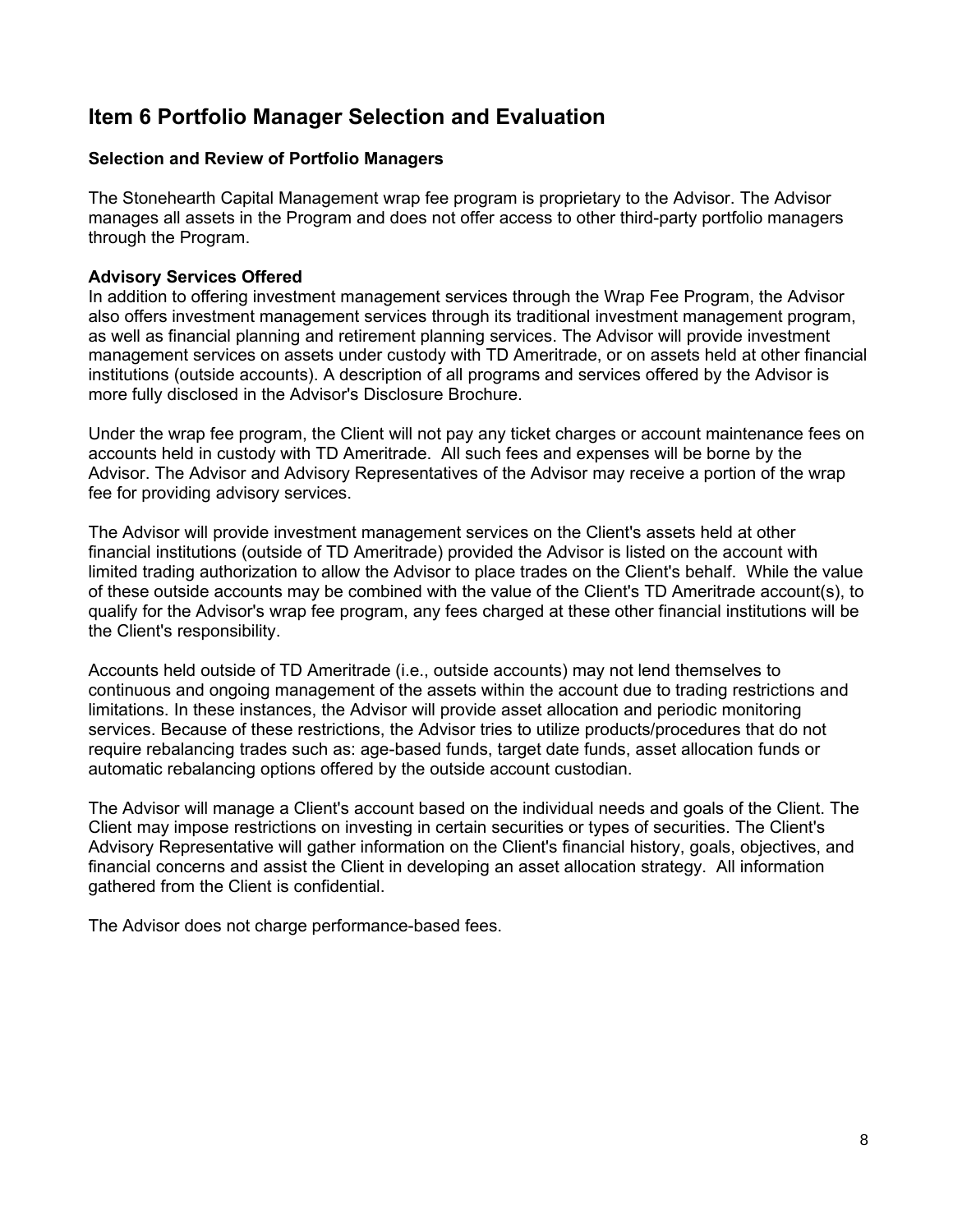## **Investment Management Process**

The Advisor manages four strategies which include:

- Diversified Portfolio
- Diversified CarbonLITE Portfolio
- Diversified NTF ETF-Only Portfolio
- U.S. Stock Portfolio

# **Diversified Portfolio:**

The Diversified Portfolio is constructed utilizing a variety of different asset categories including stock exposure, bond exposure and alternative (broadly defined as an asset category that does not fit within the definition of stock or bond exposure) exposure.

This Portfolio is available in three different risk profiles:

- Conservative: The primary objective is to minimize losses and to keep volatility to a minimum. The secondary objective is growth of assets.
- Moderate: The primary objective is to equally balance minimizing losses and growing the assets.
- Aggressive: The primary objective is growth of assets. The secondary objective is to minimize losses and to keep volatility to a minimum.

There is no guarantee that the Advisor's expectations will be met within each of the three risk profiles.

## **Diversified CarbonLITE Portfolio:**

The Advisor offers Clients a CarbonLITE portfolio solution ("CarbonLITE"), which is designed to lower the carbon footprint of the equity exposure within the portfolio while maintaining similar asset allocation, risk and expense characteristics as compared to the Diversified Portfolio offering. CarbonLITE is not a traditional "green portfolio" or "socially responsible" portfolio which invest more heavily in certain sectors of the marker (i.e. solar power) or avoid other sectors of the market. CarbonLITE seeks to reduce the portfolio's carbon footprint (based on greenhouse gas emissions of underlying companies in the fund) but not at the expense of altering the portfolios characteristics (i.e. asset allocation, risk, expenses). CarbonLITE does maintain fossil fuel exposure but at lower levels than our Diversified Portfolio offerings. The Advisor expects that if/when the fossil fuel industry experiences strong price fluctuations, the CarbonLITE strategy will see a larger discrepancy in performance when compared to the Diversified Portfolio offering.

This Portfolio is available in three different risk profiles:

- Conservative: The primary objective is to minimize losses and to keep volatility to a minimum. The secondary objective is growth of assets.
- Moderate: The primary objective is to equally balance minimizing losses and growing the assets.
- Aggressive: The primary objective is growth of assets. The secondary objective is to minimize losses and to keep volatility to a minimum.

There is no guarantee that the Advisor's expectations will be met within each of the three risk profiles.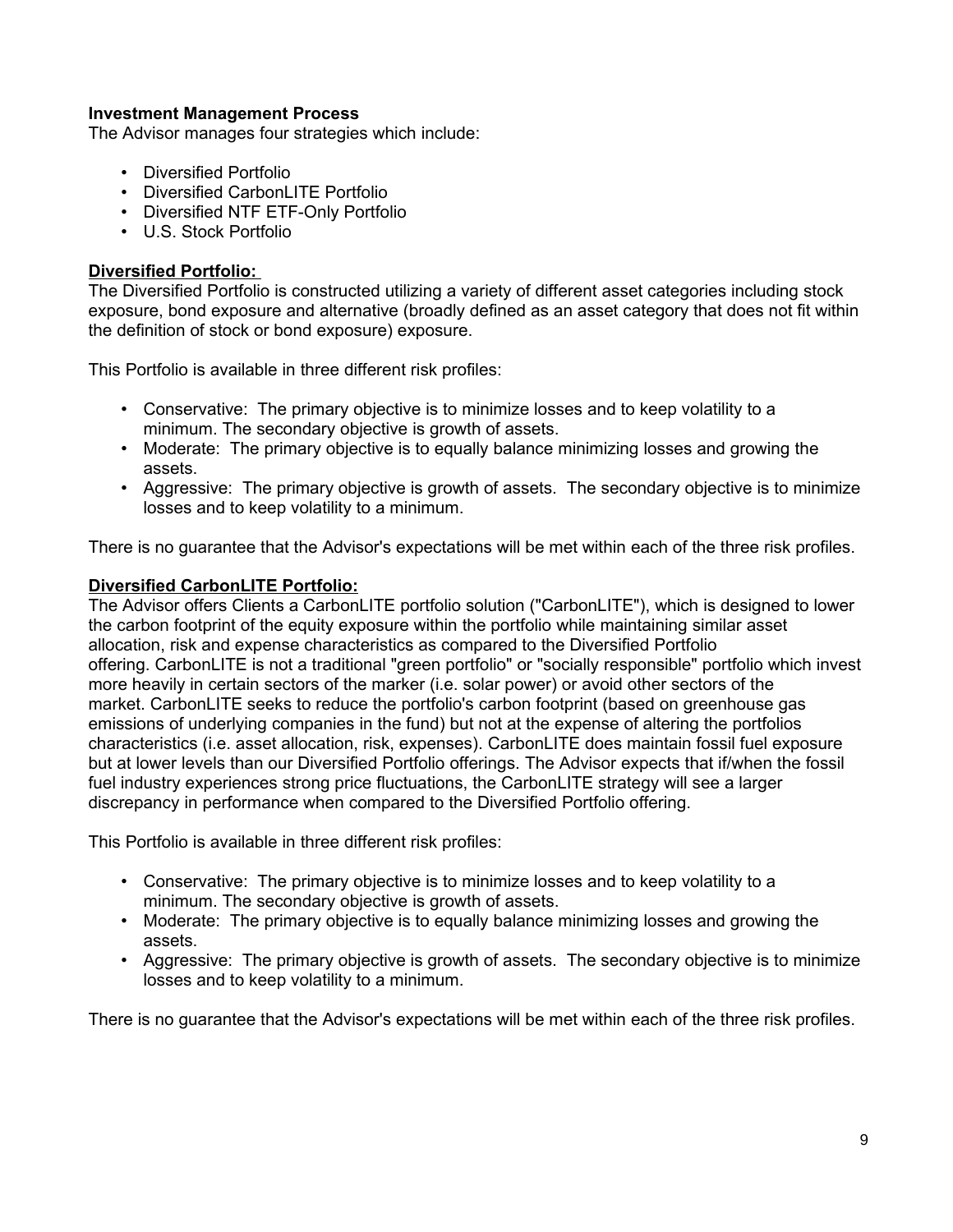# **Diversified NTF ETF-Only Portfolio:**

The Advisor offers Clients a Diversified NTF ETF-Only Portfolio ("NTF ETF-Only"). NTF stands for No Transaction Fee. ETF stands for Exchange Traded Fund. The list of available NTF ETFs that the Advisor chooses from is maintained by TD Ameritrade. The list contains NTF ETFs available through TD Ameritrade. TD Ameritrade may make changes to this list overtime. The Advisor expects this portfolio offering to have similar asset allocation and risk characteristics when compared to the Diversified Portfolio offering. The Advisor expects this portfolio to have a lower internal expense ratio compared to the Diversified Portfolio offering. At times, the list may not have an available NTF ETF to fulfill a desired exposure. When this occurs, The Advisor will choose another asset category to invest in.

This Portfolio is available in three different risk profiles:

- Conservative: The primary objective is to minimize losses and to keep volatility to a minimum. The secondary objective is growth of assets.
- Moderate: The primary objective is to equally balance minimizing losses and growing the assets.
- Aggressive: The primary objective is growth of assets. The secondary objective is to minimize losses and to keep volatility to a minimum.

There is no guarantee that the Advisor's expectations will be met within each of the three risk profiles.

# **U.S. Stock Portfolio:**

The Advisor ranks stocks on known quantitative factors that the Advisor believes help identify stocks that are good investments over a full market cycle. They are based on academic and real world research. The Advisor ranks stocks on quality, value, price momentum, & dividend yield. The Advisor then combines the four scores into one "alpha" score to screen the Advisor's universe for stocks to invest in. The Advisor then applies a qualitative analysis to further help the Advisor identify stocks that are an attractive investment. The Advisor's focus is on high quality companies that return cash to shareholders that are inexpensive, and are exhibiting positive price momentum based on quantitative factors. This strategy seeks to add value over the S&P 500, a broad market cap based index. There is no guarantee that this goal will be met.

## **Method of Analysis and Investment Process**

After determining the Client's appropriate risk level, the Advisor will assign the Client to one of the Advisor's asset allocation model portfolios. The Advisor's lower risk level asset allocation models contain a larger percentage of assets that do not correlate with the stock market. The Advisor's higher risk level asset allocation models contain a larger percentage of assets that DO correlate with the stock market. In constructing the portfolios, the Advisor uses Morningstar and Rixtrema software to identify if the risk and growth factors are appropriate for each risk level.

In determining the composition of investments within each model portfolio, the Advisor uses a proprietary investment analysis strategy. The Advisor takes into account the following:

- Experience of the manager and management team
- Competitiveness of the expenses charged for managing the fund
- Performance of the fund during prior market selloffs and rallies
- Compensation for the risk taken within the fund (i.e., high risk, high reward)
- Volatility of the fund
- Consistency of returns by the fund
- Value added by manager vs. buying cheap index fund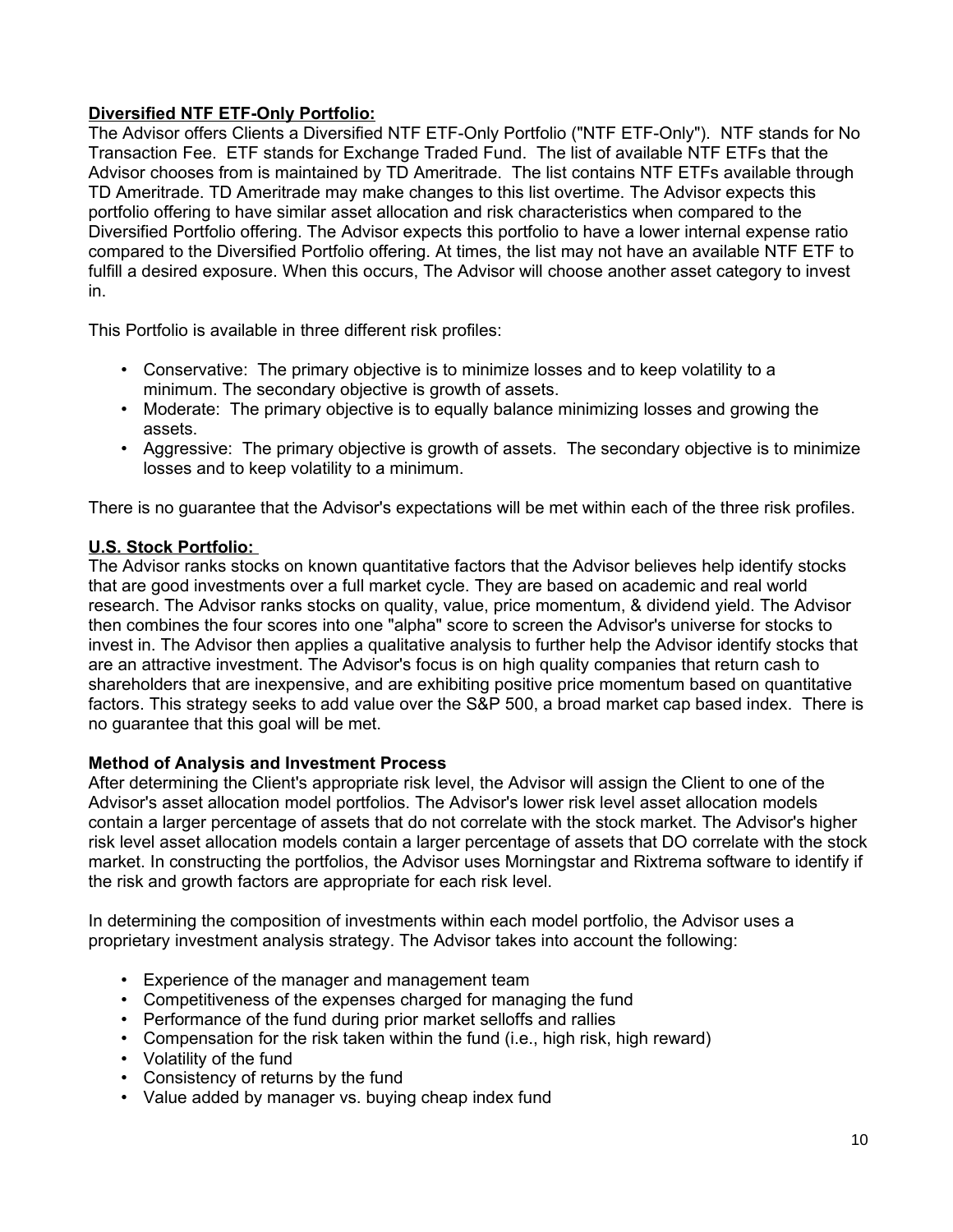The Advisor weigh each of the factors within Morningstar software to identify products that the Advisor feels is appropriate to utilize within Client portfolios. The Advisor monitors these products to ensure they are still appropriate to utilize, or to identify if another product would be a better fit.

The Advisor adheres to the following monitoring process:

- At least quarterly the Advisor processes a global rebalancing trade. This global trade looks at each household to ensure their asset categories are within the desired drift range (25% of target exposure, for example 10% target, plus or minus 2.5% drift).
- Monthly cash management screening to ensure Clients who have periodic draws from their accounts to supplement income needs run smoothly
- Quarterly monitoring of fund performance to ensure fund managers are still competitive based on our proprietary screening process
- Annual analysis of tax management strategies to help limit tax liabilities for Clients (i.e.Tax Loss Harvesting).

The Advisor does not represent, warrantee or imply that the services or methods of analysis used by the Advisor can or will predict future results, successfully identify market tops or bottoms, or insulate Clients from losses due to major market corrections or crashes. Past performance is no indication of future performance. No guarantees can be offered that Clients' goals or objectives will be achieved. Further, no promises or assumptions can be made that the advisory services offered by the Advisor will provide a better return than other investment strategies.

As stated above, the Advisor primarily uses ETFs and mutual funds. The risks with these products include the costs and expenses for the product that can impact performance, change of managers, and fund straying from its objective. Open ended mutual funds do not typically have a liquidity issue and the price does not fluctuate throughout the trading day. ETFs can also trade at a premium or discount to their net asset value which can detract from performance.

Investing in securities involves risk of loss, including the potential loss of principal. Therefore, the Client's participation in any of the management programs offered by the Advisor will require the Client to prepare to bear the risk of loss and fluctuating performance.

# **Item 7 Client Information Provided to Portfolio Managers**

The Advisor will gather financial information from the Client such as:

- Social Security or Tax Identification number
- Birth date
- Net worth and annual income
- Information about the Client's personal finances
- Financial information such as bank accounts
- Other investment accounts, balances, statements, account numbers, etc.
- Investment goals and objectives and risk tolerance.

As the portfolio manager, the Client's Advisory Representative will use this information to customize an advisory program based on the Client's specific needs. Should this information change, the Client should notify their Advisory Representative.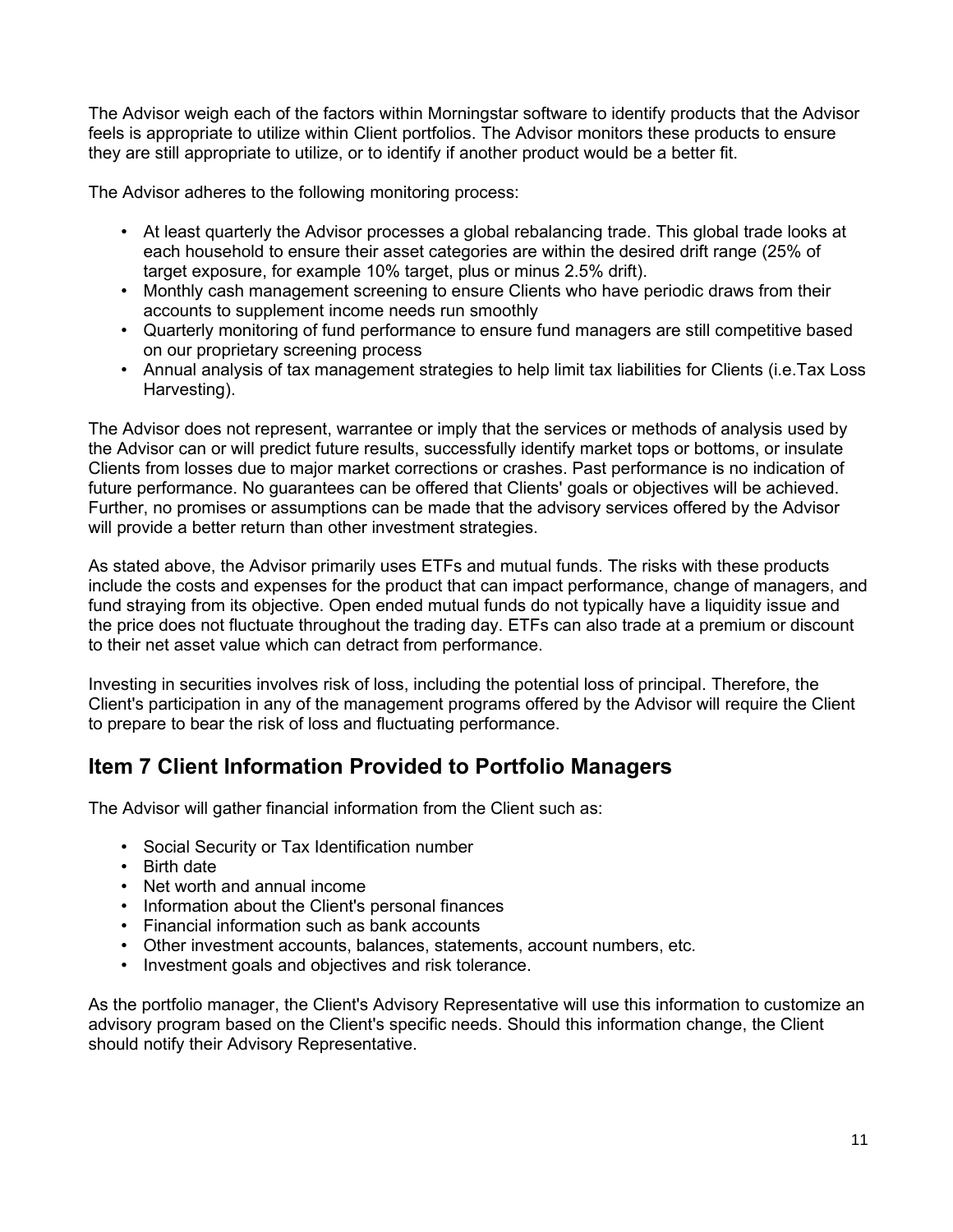# **Item 8 Client Contact with Portfolio Managers**

The Client may contact the Advisor and/or the Client's Advisory Representative at any time. The frequency of Client meetings are based on the value of the assets under management by the Advisor (see Review of Accounts in Item 9 - Additional Information for further details).

# **Item 9 Additional Information**

There is no reportable disciplinary information required for the Advisor or its Advisory Representatives.

Advisory Representatives are licensed with various insurance companies. The insurance business is not a significant business to the Advisory Representatives and they do not concentrate resources toward the business. However, it is important to know that if Advisory Representatives recommend insurance products and if the Client purchases insurance products through them, they will earn commissions. This represents a conflict of interest in that the Advisory Representative recommends the insurance product and compensation is received by the Advisory Representative.

While Advisory Representatives endeavor at all times to put the interests of the Client first as part of the Advisor's fiduciary duty, Clients should be aware that the receipt of additional compensation itself creates a conflict of interest and may affect the judgment of Advisory Representatives when making recommendations.

The Advisor attempts to mitigate the conflict of interest with the potential receipt of commission by disclosing this conflict to the Client and by informing the Client that they are under no obligation to purchase insurance products or services through the Advisor's Advisory Representatives. The Client may implement recommendations through other insurance agents.

## **Code of Ethics**

The Advisor has a fiduciary duty to the Client to act in the Client's best interest and always place the Client's interests first and foremost. The Advisor takes seriously its compliance and regulatory obligations and requires all staff to comply with such rules and regulations as well as the Advisor's policies and procedures. Further, the Advisor strives to handle Clients' non-public information in such a way to protect information from falling into hands that have no business or reason to know such information, and provides the Client with the Advisor's Privacy Policy. As such, the Advisor maintains a code of ethics for its Advisory Representatives, supervised persons and staff. The Code of Ethics contains provisions for standards of business conduct in order to comply with federal securities laws, personal securities reporting requirements, pre-approval procedures for certain transactions, code violations reporting requirements, and safeguarding of material non-public information about the Client's transactions. Further, the Advisor's Code of Ethics establishes the Advisor's expectation for business conduct. A copy of the Advisor's Code of Ethics will be provided to the Client upon request.

The Advisor and its associated persons may buy or sell securities identical to those securities recommended to the Client. Therefore, the Advisor and/or its associated persons may have an interest or position in certain securities that are also recommended and bought or sold to Clients. The Advisor and its associated persons will not put their interests before the Clients' interest. The Advisor and its associated persons may not trade ahead of the Client or trade in such a way to obtain a better price for themselves than for Clients.

The Advisor is required to maintain a list of all securities holdings for its associated persons and develop procedures to supervise the trading activities of associated persons who have knowledge of Clients' transactions and their related family accounts at least quarterly. Further, associated persons are prohibited from trading on non-public information or sharing such information.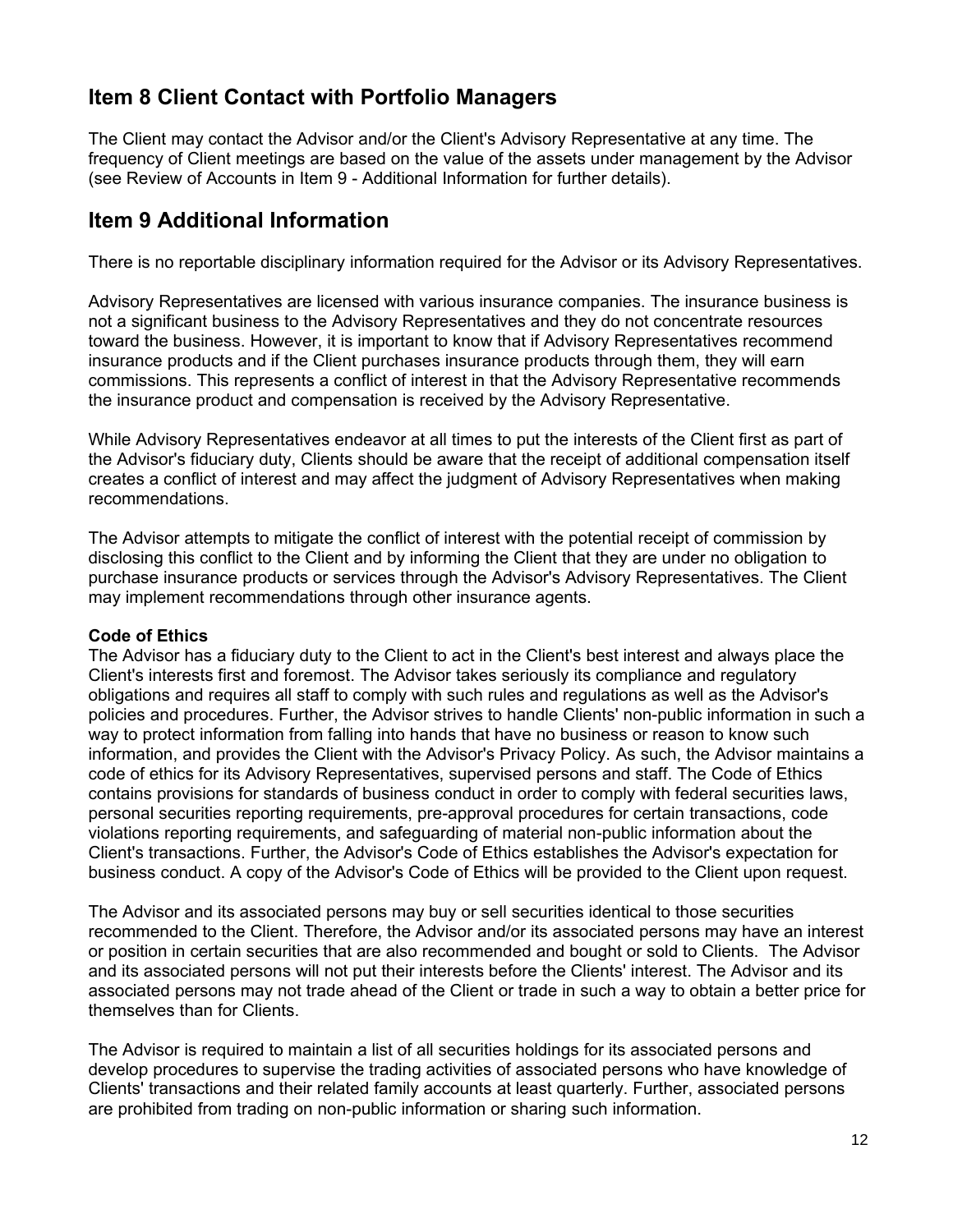The Client has the right to decline any investment recommendation. The Advisor and its associated persons are required to conduct their securities and investment advisory business in accordance with all applicable Federal and State securities regulations.

The wrap fee program may present conflicts of interest. Some products are offered on TD Ameritrade's platform with no or lower ticket charges, while others require higher ticket charges. Since the Advisor covers ticket charges for qualifying Clients, the Advisor may be influenced by this fee when selecting products.

### **Review of Accounts**

The Advisor with Clients at least annually.

The Client may request more frequent meetings based on the Client's specific needs.

The Client must notify the Advisor promptly of any changes to the Client's financial goals, objectives or financial situation. The Client's Advisory Representative will review the portfolio allocation and determine recommendations for changes.

The Advisor will provide the Client with a written or electronic quarterly report which includes performance, current holdings, current asset allocation and an invoice for the Advisor's management fee. The invoice will specify the advisory fee, the value of the account and the period rate upon which the fee was calculated.

The Client will also receive monthly or quarterly statements directly from the account custodian. Additionally, the custodian will provide the Client with trade confirmations of all transactions occurring in the Client's account.

## **Client Referrals and Other Compensation**

Product vendors recommended by the Advisor may provide monetary and non-monetary assistance with Client events and provide educational tools and resources. The Advisor does not select products as a result of any monetary or non-monetary assistance. The selection of product is first and foremost. The Advisor's due diligence of a product does not take into consideration any assistance it may receive. Therefore, this is not considered a conflict of interest but a benefit for the Client and the Advisor.

As mentioned in Item 4, the Advisor has entered into a relationship to offer the Client brokerage and custodial services through TD Ameritrade. The advisor receives an economic benefit from TD Ameritrade in the form of the support products and services made available to the Advisor and other independent investment advisers who's Clients maintain their accounts at TD Ameritrade. These products and services, how they benefit the Advisor, and the related conflicts of interest are described below. The availability to the Advisor of TD Ameritrade's products and services is not based on the Advisor giving particular investment advice, such as buying particular securities for the Advisor's Clients.

In order to obtain the wrap fee investment management services from the Advisor, the Client will need to maintain an account with TD Ameritrade. If the Client selects another brokerage firm for custodial and/or brokerage services, the Client will not be able to receive the wrap fee investment management services from the Advisor. This practice may prevent the Advisor from achieving the most favorable execution of Client transactions, and may cost the Client more money.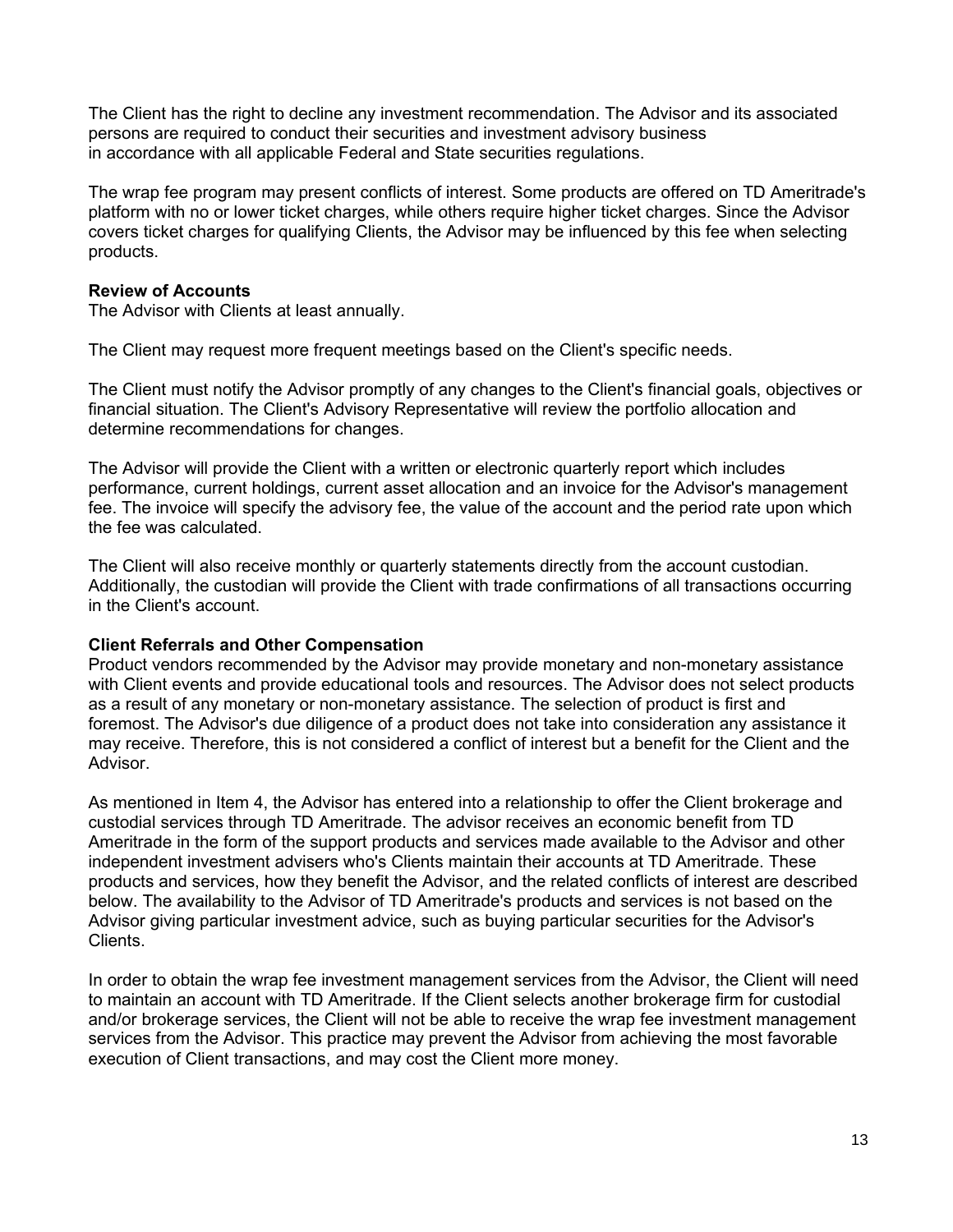# **TD Ameritrade**

The Advisor participates in the institutional advisor program (the "Program") offered by TD Ameritrade Institutional. TD Ameritrade Institutional is a division of TD Ameritrade Inc., member FINRA/SIPC ("TD Ameritrade "), an unaffiliated SEC-registered broker-dealer and FINRA member. TD Ameritrade offers to independent investment advisors services which include custody of securities, trade execution, clearance and settlement of transactions. The Advisor receives some benefits from TD Ameritrade through its participation in the Program.

As disclosed above, the Advisor participates in TD Ameritrade's institutional customer program and the Advisor may recommend TD Ameritrade to Clients for custody and brokerage services. There is no direct link between the Advisor's participation in the program and the investment advice it gives to its Clients, although the Advisor receives economic benefits through its participation in the program that are typically not available to TD Ameritrade retail Clients. These benefits include the following products and services (provided without cost or at a discount): receipt of duplicate Client statements and confirmations; research related products and tools; consulting services; access to a trading desk serving the Advisor's participants; access to block trading (which provides the ability to aggregate securities transactions for execution and then allocate the appropriate shares to Client accounts); the ability to have advisory fees deducted directly from Client's accounts; access to an electronic communications network for the Client order entry and account information; access to mutual funds with no transaction fees and to certain institutional money managers; and discounts on compliance, marketing, research, technology, and practice management products or services provided to the Advisor by third party vendors. TD Ameritrade may also have paid for business consulting and professional services received by the Advisor's related persons. Some of the products and services made available by TD Ameritrade through the program may benefit the Advisor, but may not benefit its Clients' accounts. These products or services may assist the Advisor in managing and administering Client accounts, including accounts not maintained at TD Ameritrade. Other services made available by TD Ameritrade are intended to help the Advisor manage and further develop its business enterprise. The benefits received by the Advisor or its personnel through participation in the program do not depend on the amount of brokerage transactions directed to TD Ameritrade. As part of its fiduciary duties to Clients, the Advisor endeavors at all times to put the interests of its Clients first. Clients should be aware, however, that the receipt of economic benefits by the Advisor or its related persons in and of itself creates a potential conflict of interest and may indirectly influence the the Advisor's choice of TD Ameritrade for custody and brokerage services.

The Advisor may enter into arrangements with individuals called solicitors. The solicitor will refer Clients who may be a candidate for the Advisor's investment advisory services. In return, the Advisor will agree to compensate the solicitor for the referral. Compensation to the solicitor is dependent upon the Client entering into an advisory agreement with the Advisor for advisory services. The solicitor will be compensated by a percentage of the Advisor's advisory fee or a flat fee as agreed upon between the Advisor and the solicitor. Our referral program is in compliance with the federal regulations as set out in 17 CFR section 275.206(4)3. The solicitation/referral fee is paid pursuant to a written agreement entered into between the Advisor and the solicitor. The solicitor will be required to provide the Client with a copy of our disclosure brochure, Form ADV Part 2, and a Solicitor Disclosure brochure at the time of referring an Client to the Advisor. The solicitor is not permitted to offer the Client any investment advice on the Advisor's behalf. Clients' advisory fees will not be increased as a result of compensation being shared with Solicitor.

The Advisor may receive Client referrals from TD Ameritrade through its participation in TD Ameritrade AdvisorDirect. In addition to meeting the minimum eligibility criteria for participation in AdvisorDirect, the Advisor may have been selected to participate in AdvisorDirect based on the amount and profitability to TD Ameritrade of the assets in, and trades placed for, Client accounts maintained with